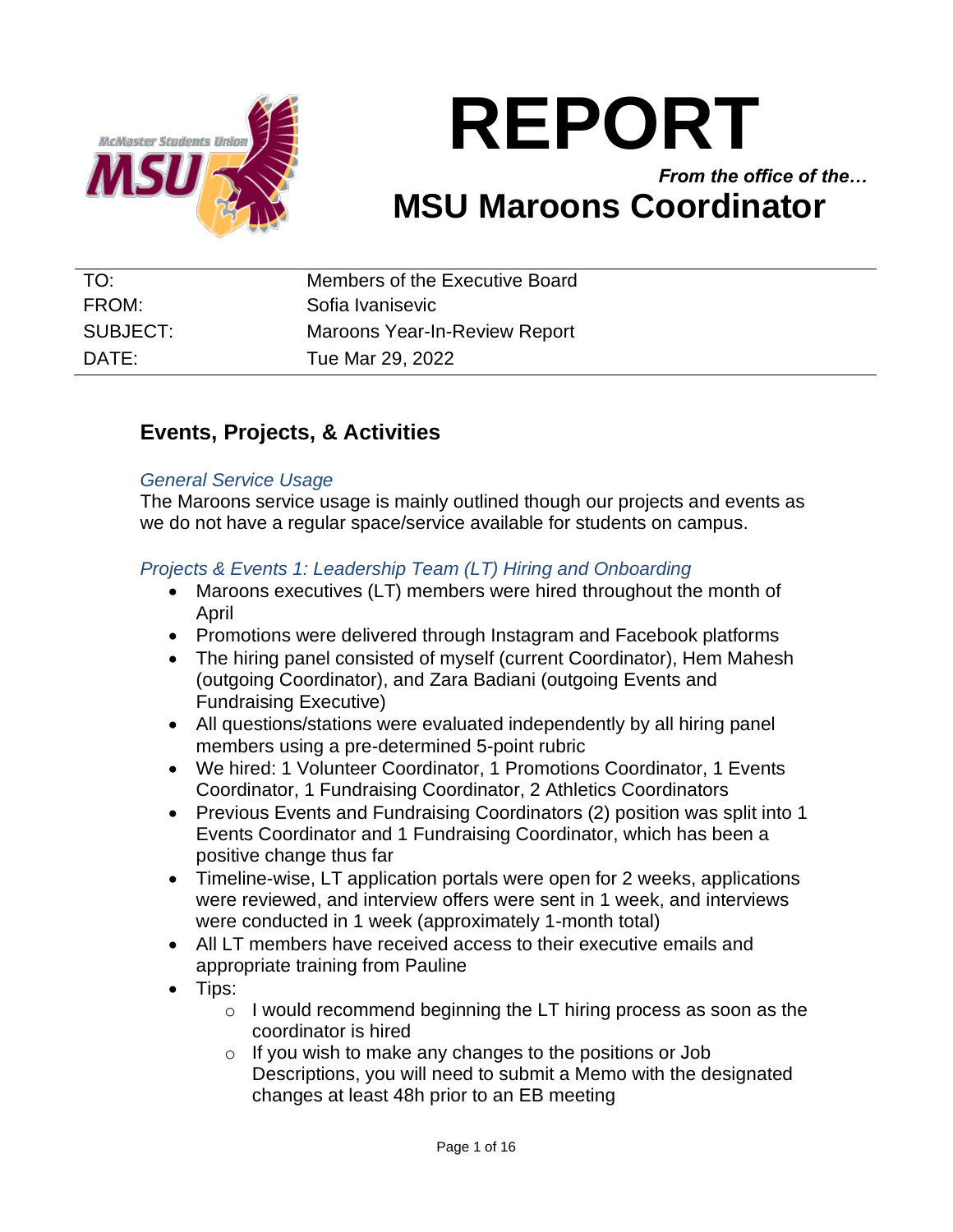# *Projects & Events 2: General Rep Hiring – Round 1*

- Round 1 of GR hiring was executed in May and early June
- Promotions were delivered through Instagram and Facebook platforms
- The application process consisted of a 4-question written application followed by a 4-station interview
- All questions/stations were evaluated independently by 2 LT members using a pre-determined 5-point rubric
- Feedback about the application process was collected from all candidates at the interview stage which will be passed on to the future 2022-23 Maroons team
- All applicants following the interview stage were discussed amongst the LT until a unanimous hiring decision was reached
- A totally of **40** reps were hired and accepted their offer in Round 1 of general rep hiring

#### *Projects & Events 3: General Rep Hiring – Round 2 (Black and Indigenous Student Prioritization)*

- In 2020, the Maroons team released an MSU-approved statement regarding the Black Lives Matter movement and our commitment to the Black community at McMaster, part of which included revising our hiring process to address lack of Black-identifying Maroons Representatives
- Despite efforts to reduce boundaries for folks in Round 1 of GR hiring (e.g. reducing the number of questions, not evaluating previous/similar leadership experience), there were no Black-identifying candidates in the interview candidate pool of General Rep hiring
- Christina (VP Admin), myself, and Diya (Maroons Volunteer Coordinator) discussed reopening another round of GR hiring that will prioritize Black and Indigenous applicants
- The role was mid-June and left open for 2 weeks
- Interviews were offered on a rolling basis
- We reviewed written applications who met hiring criteria, interviewed and extended 4 Maroons General Rep offers, 3 of which were accepted
- 4 remaining positions on the team were offered to candidates on the waitlist, 3 of whom accepted
- **Our total # of reps this year (including myself and LT) = 54**
- This is a slightly reduced team size from previous years (~60)
- Overall, the team may benefit from a slight increase in volunteer volume to 60 volunteers total, as was traditional in previous years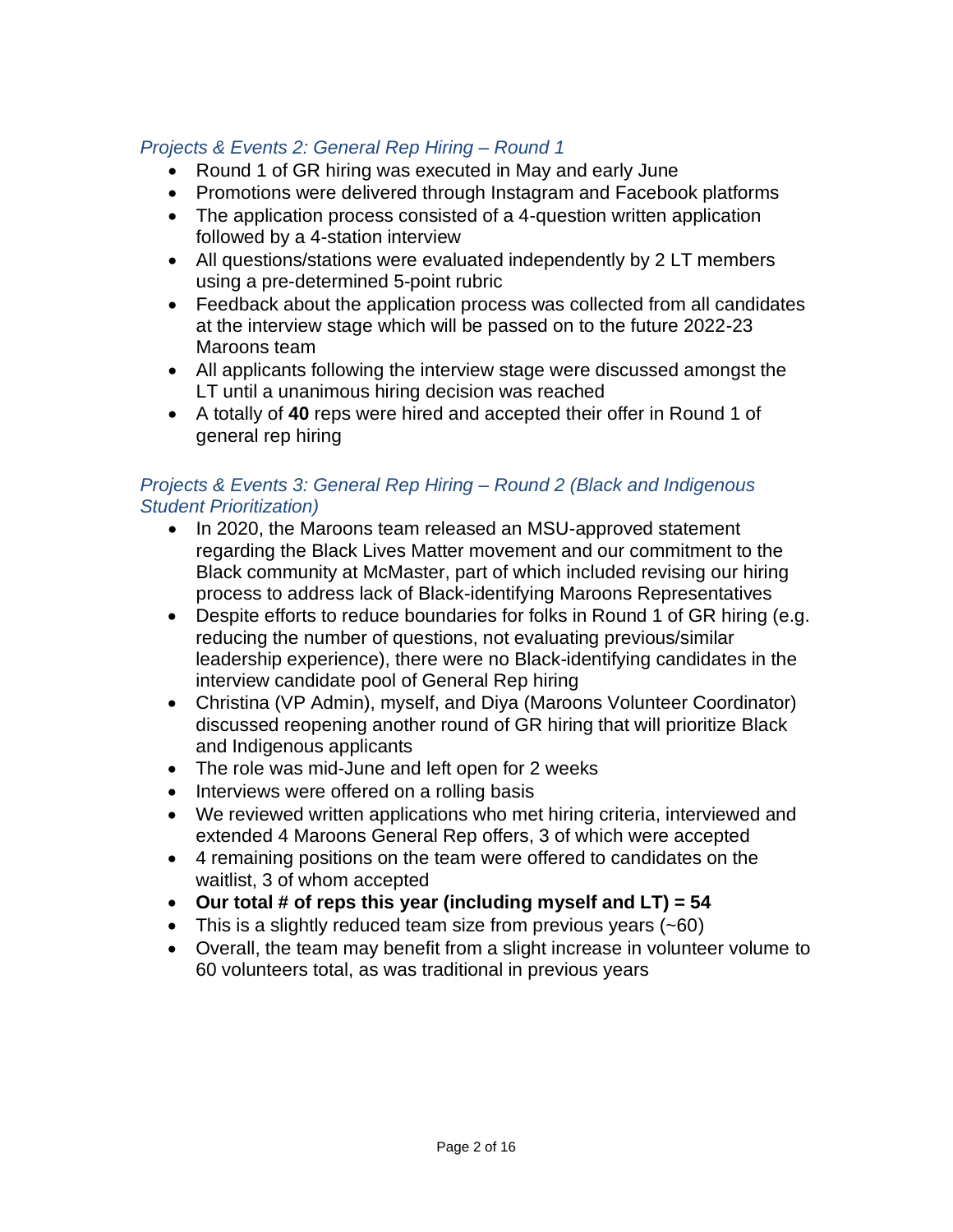# *Projects & Events 4: Spark University Life Webinar*

- MSU Spark Events team hosted a university life webinar for first year students, and invited me, the MSU Spark Director, and the MSU Macademics Coordinator to be guest panellists
- The webinar took place on **Friday July 16,** with close to 100 participants registered
- The Maroons chatted about our service, types of WW representatives, how to get involved in WW and the MSU, and how to get involved in intramurals
- Overall, I found this to be an excellent opportunity to introduce first year students to our service and expand our outreach

# *Projects & Events 5: Volunteer Training*

- To begin the training process, we sent a list of rep names and emails to Michele Corbeil, who will set them up with Avenue to learn (A2L) training
- AODA, EOHSS, and Avenue2Learn WW Rep training was completed by all reps by the end of August
- Maroons-specific training on **August 21** (virtual) had 100% turnout from the entire team and featured SACHA bystander-intervention training and a Maroons-specific training facilitated by the Coordinator and Volunteer **Coordinator**
- MSU-wide training:
	- o The status of completion of MSU trainings was tracked using Google Sheet
	- o SVPRO training: Our volunteers found the later training times sold out quickly so many were not able to register.
	- o Accessibility training: Some of our volunteers were available for the trainings, but the remainder were given access to a recording and pre-work materials.
	- o AOP training: This training was communicated far past the onboarding of reps, rendering it unusable. In the future, I would recommend Maroons set up a session with EIO independently within the Maroons-specific training day. Make sure to reach out as early as possible!
	- o While almost all of these trainings were completed by volunteers as part of their WW rep training, our team opted to ask our volunteers to attend them regardless. Next year, a meeting between the Maroons Coordinator and MSU VP Admin around May would be beneficial to plan a compromise as to how Maroons volunteers will be trained.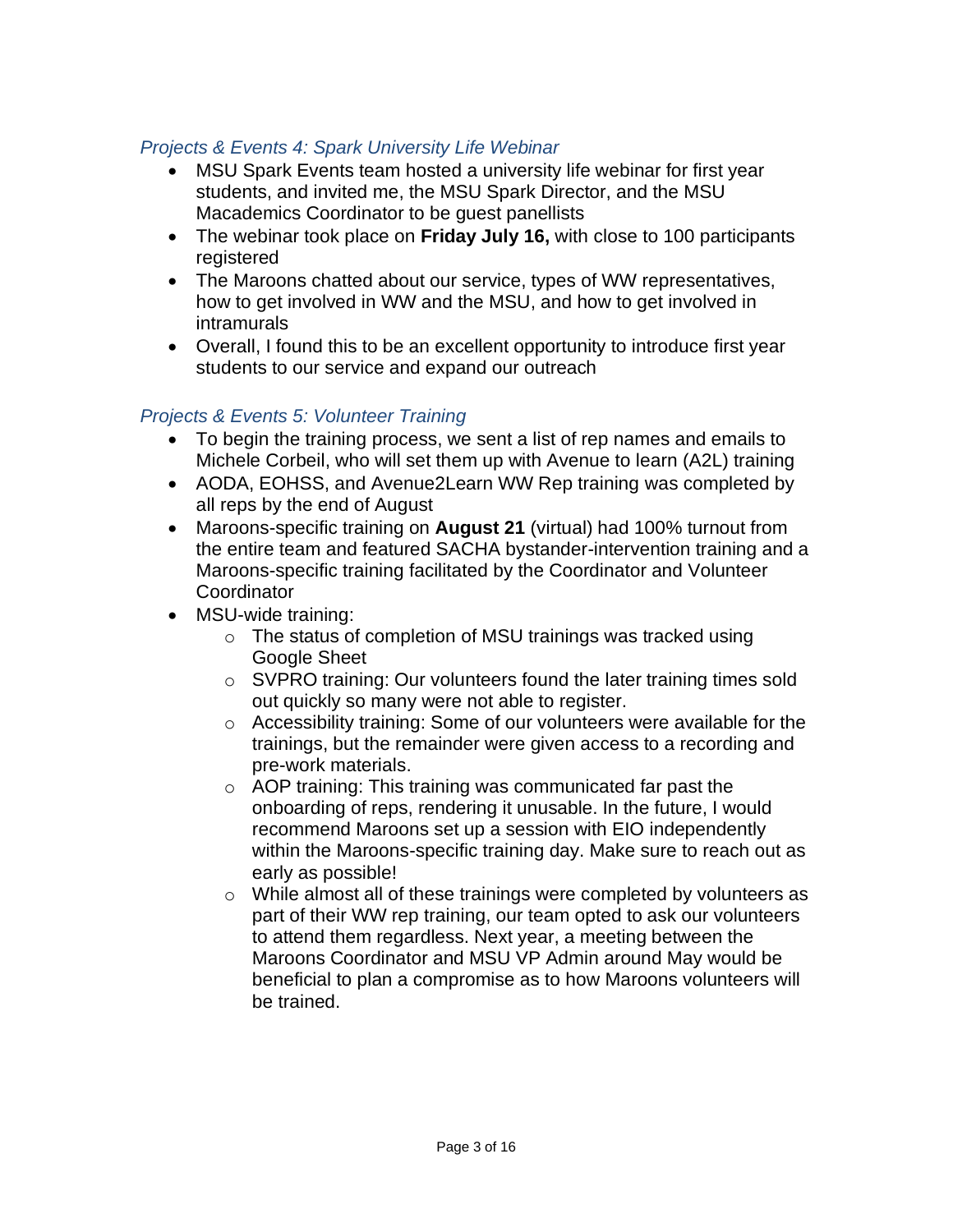# *Projects & Events 6: Rep Suit and Jersey Orders and Pick Up*

- Rep suits:
	- o WW Faculty Coordinator (Kate) contacted the Maroons to coordinate rep suit orders with faculty representatives
	- o Suits were estimated to be ready 4-6 weeks following the order, but were significantly delayed
	- o After tax, each suit cost approximately \$90
	- o All Maroons reps have ordered their rep suits off the campus store website (complete)
	- o Reps who have disclosed financial need will be offered subsidization from the Maroons uniforms budget
- Jerseys and t-shirts:
	- $\circ$  The Maroons Athletics Coordinators were in contact with Mike from West End Sports
	- o Each jersey (with included free t-shirt) cost ~\$39 after tax
	- $\circ$  The cost of jerseys was funded by the uniform budget line and was paid fully in cheque to the vendor
- Tips:
	- o In the future, I recommend the Maroons Coordinator places both orders by early June in order to ensure more timely order processing, even if this means ordering rep suits separately or from a different vendor than other rep groups
	- o Maroons suits arrived after WW already started. I would not recommend facilitating suit-order through campus store as it adds an extra intermediate organization.
	- o I would recommend switching vendors for suits as they arrived 3+ weeks after estimation, severely lacked transparency in their timeline, and were more expensive than other vendors.

## *Projects & Events 7: WW Programming*

- Starting at the end of July, I attended WWPIC and WW Faculty Planner meetings weekly
	- o I believe it is extremely necessary for the Maroons Coordinator to be invited to / sit on these committees from the beginning of WW planning, and for this commitment to be reflected in future payroll (it requires, at minimum, an additional ~4 hours a week)
- The Maroons facilitated 4 virtual and 2 in-person Welcome Week events with great turnout and engagement
	- 1. Virtual Fitness and Wellness Event: The Maroons Athletics Coordinators will facilitate a virtual meditation run by a DBAC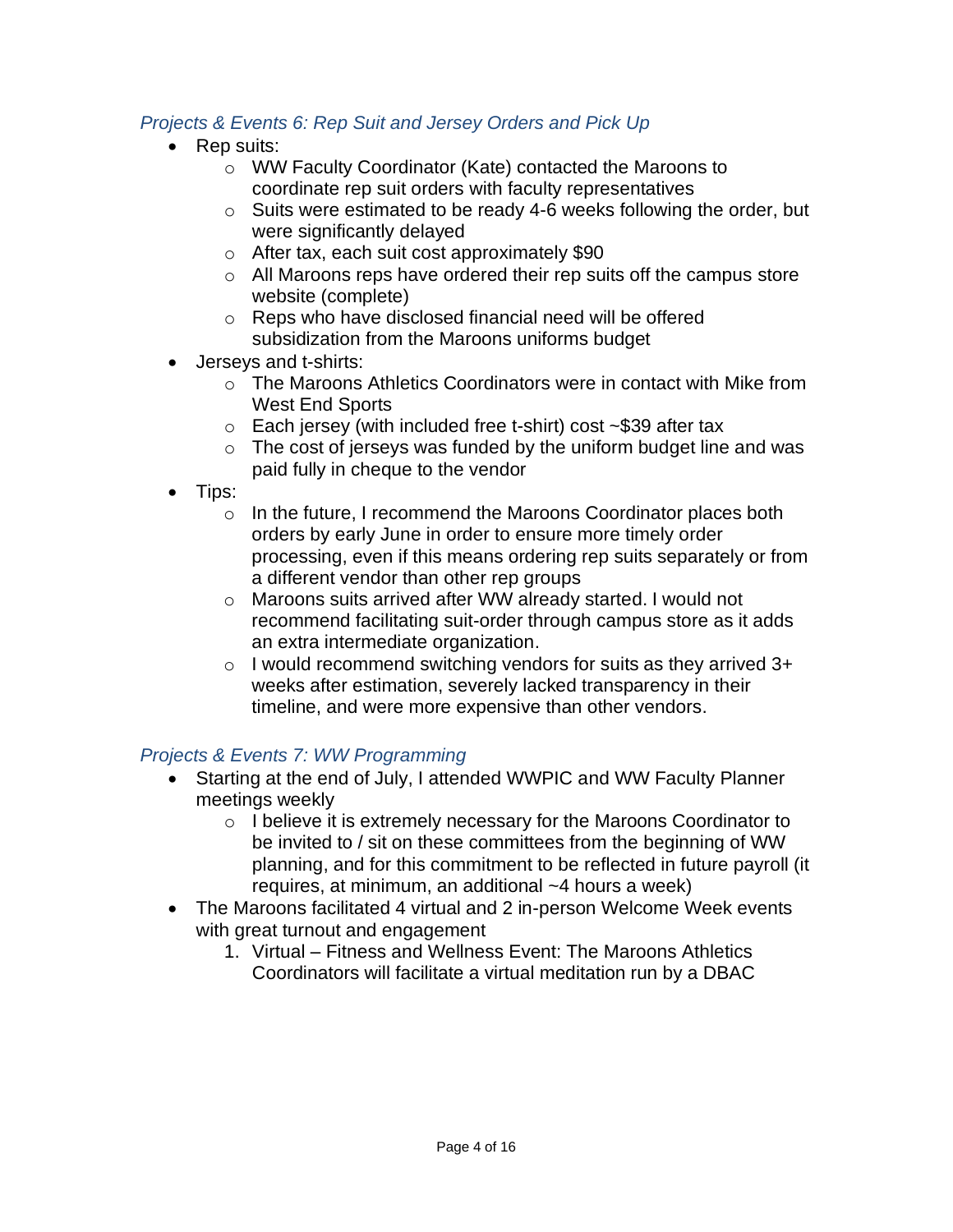mindfulness coach and a virtual tour of athletics and recreation facilities at McMaster

- 2. Virtual Fundraising Event: The Maroons Fundraising Coordinator will facilitate a Geo-Guessr activity in small breakout rooms supervised by Maroons reps
- 3. Virtual Maroons Declassified School Survival Guide: The Maroons Events Coordinator will facilitate a multi-station event to help first years explore academic tools, strategies, and resources
- 4. Virtual Meet your Best Friend Night: The Maroons Volunteer Coordinator will facilitate a virtual speed-friending activity followed by a games night for first year students
- 5. In-person Mindfulness Morning with the Maroons: The Maroons Athletics Coordinators will facilitate an in-person version of event #1, with a meditation session followed by a hike to Sassafras Point
- 6. In-person Fundraising Event: The Maroons Fundraising Coordinator will organize an in-person alternative to event #2, starting with a lesson by guest speakers from HRIC on the history or the land we are on followed by a campus-wide scavenger hunt
- Maroons helped coordinate on-campus rep presence (received excellent feedback for this initiative from reps) and support RezLife and faculty programming as needed

# *Projects & Events 8: Welcome Week Charity Fundraising (Complete)*

- The Welcome Week Charity Selection committee (consisting of the Maroons Coordinator, Maroons Fundraising Coordinator, Campus Events Coordinator, Campus Events Programming Coordinator, Faculty Coordinator) determined the logistics and timeline of charity selection
- The charity nomination form was finalized sent to faculty planners, and our Fundraising Coordinator has held a Q&A session for planners to address any outstanding questions
- Charity nominations from each faculty were due on Wed June  $23<sup>rd</sup>$  at 11:59pm
- Each member of the selection committee reviewed the applications independently and met to arrive at a final WW charity decision **by July 1st**
- Applications were received from all faculties and Maroons, and there was a general theme of nominations for organizations that support Indigenous communities in Hamilton
- All applications were blinded by me (Maroons Coordinator), and were subsequently reviewed independently by all other members of the Welcome Week Charity Selection Committee
- The WW Charity selected for 2021 was the Hamilton Regional Indian Centre (HRIC)
- Our fundraising coordinator met with a representative from the organization to confirm our partnership
- Our fundraising coordinator worked closely with representatives from HRIC, the Faculty Coordinator, and MSU accounting to coordinate a WW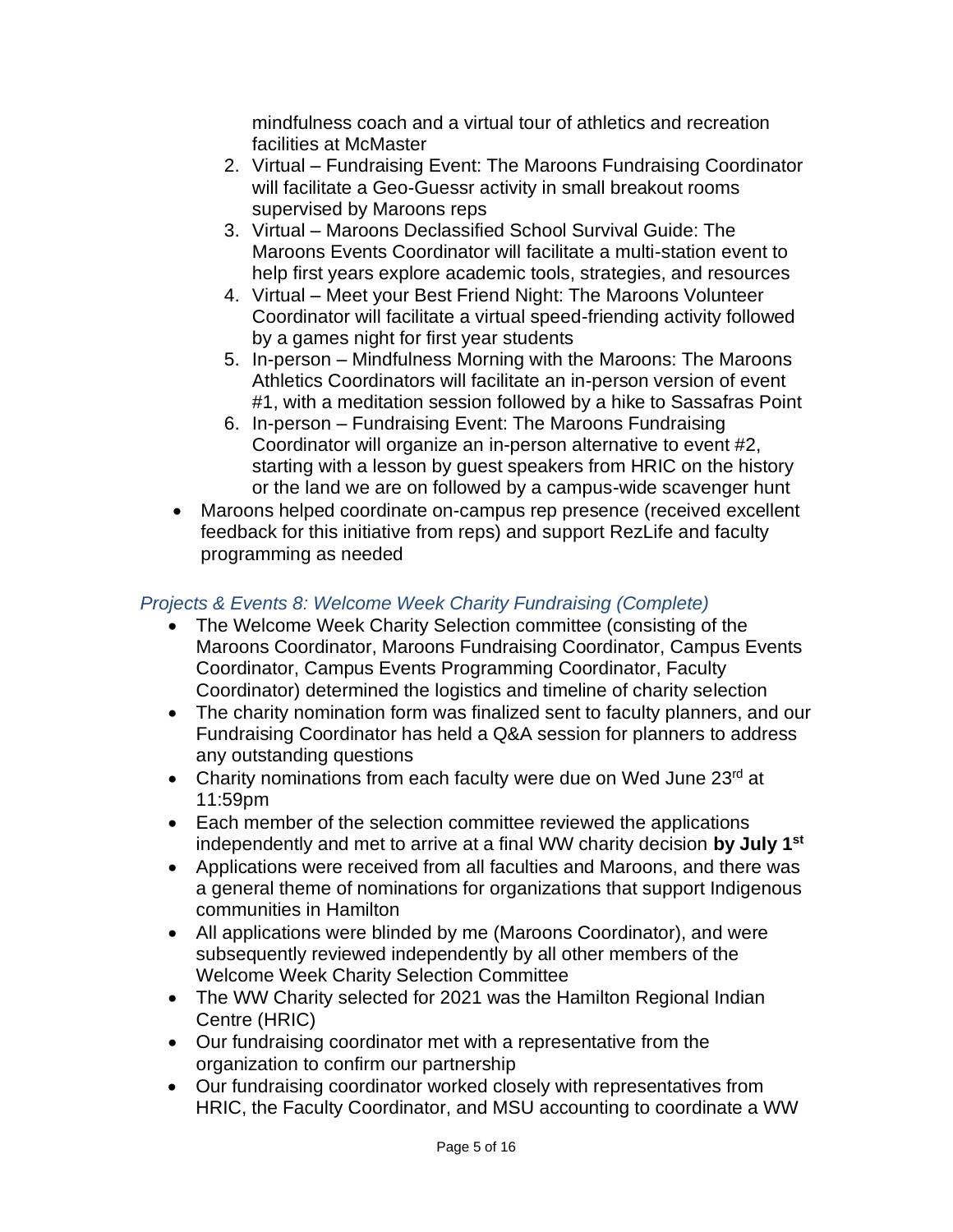charity announcement across faculties and set up donation portals on the MSU website

- Each faculty was responsible for coordinating their own fundraising efforts throughout Welcome Week
- The Maroons ran an on-campus and virtual scavenger hunt / GeoGuessr activity during Welcome Week, featuring a short lesson about the history of the land McMaster sits on by two guest speakers from HRIC
- Overall, the process of charity nomination/selection went very smoothly largely due to the change in operating policy that requires all faculties to donate to the selected WW charity

## *Projects & Events 9: Second Year Welcome*

- I sat in on meetings to plan Second Year Welcome
- The Maroons helped facilitate on-campus events from 9am-11pm with CampusEvents, SSC, and Archway
- Large portion of feedback from second years was the lack of availability of programming and faulty technology (e.g. website crashing) experienced with OscarPlus, and subsequent lack of turnout of registered participants

# *Projects & Events 10: Free intramurals*

- As part of the Maroons OP, we subsidize intramural fees by hosting intramural teams each semester
- In the Fall semester, there was limited player registration and league availability, but we managed to register for 2 teams: floorball and innertube waterpolo
- With just two teams in the Fall semester it was difficult to offer enough spots to students who want to play intramurals with us, as the Athletics department has placed strict COVID-19 capacity limits on each team's roster (e.g. floorball team roster cannot exceed 6 people)
- Due to a high level of interest and turnout, we have increased our intramural offerings for the Winter semester to inner-tube waterpolo, volleyball, indoor soccer, and basketball
- Due to COVID-19 lockdown, Mac Intramurals have delayed the start of the season, but are set to resume all leagues on Feb 7
- So far, we have received very positive feedback and high levels of interest from students, particularly for our volleyball team in the PlayFun league
- In the future, I would consider expanding funding and introducing an intramurals-specific budget line to allow for the Maroons to offer students increased accessibility to participate in a more diverse set of intramural sports

## *Projects & Events 11: Attending varsity games*

• As part of the Maroons OP, we attend varsity games to bring spirit and a sense of community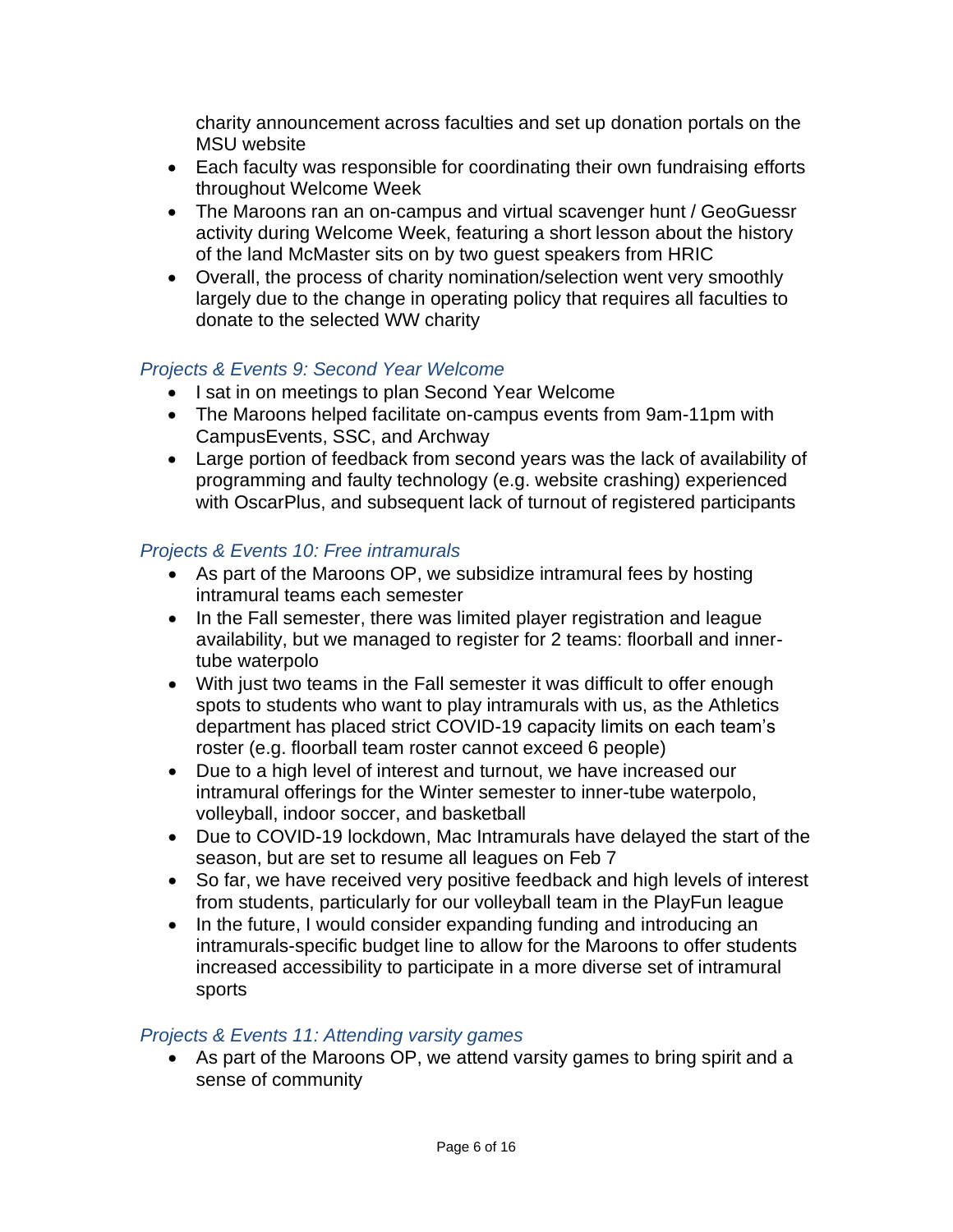- While attending, the Maroons follow capacity and COVID-19 restrictions of having no more than 25 reps present, following masking protocol, and displaying a vaccine passport upon entry
- Additionally, the Maroons attendance and contacts for all reps is provided to TJ from Dept of Athletics and Recreation to facilitate contact tracing
- This year we have attended 2 football games, 2 basketball games, and all home volleyball games despite that in January/February our varsity game attendance was put on pause due to lockdown measures and spectator restrictions
- Regular access to noisemakers and other supplies in the committee room is necessary, thus it is vital for the Maroons Coordinator to have their own access card in the future

# *Projects & Events 12: Post-HOCO community cleanup*

- Following HOCO, the Maroons usually put together a volunteer team to help pick up litter in the Westdale Community
- This year due to unexpected circumstances, this initiative took place 5 days following HOCO
- In the future, when possible, it would be beneficial to undertake this initiative in the days immediately following HOCO (e.g. 1-2 days after), as much of the community had already been cleaned up by residents and the City of Hamilton
- This initiative was planned with the support of the MSU President and Facility Services (who provided materials)

# *Projects & Events 13: Pumpkin hike*

- The Maroons completed their volunteering for the annual Cootes Paradise Elementary School pumpkin hike
- Our Events Coordinator was in contact with Heather Harvey, a community member in charge of leading the hike
- The role of the MSU Maroons was to scoop/carve pumpkins, help set up jack-o-lanterns along the Cootes Paradise trail, ensure safety along the hiking trail by guiding hikers with flashlights, and help clean up after the hike

# *Projects & Events 14: Exam care packages*

- This year, the Maroons collaborated with MSU Spark to deliver exam care packages to first year students
- These packages were funded by a variety of external sponsors, who have donated over \$1000 to this initiative
- The role of the Maroons volunteers was to help package and distribute these packages throughout the first week of December
- All 200 exam care packages were picked up by students within 40min of the event start, making the initiative a huge success!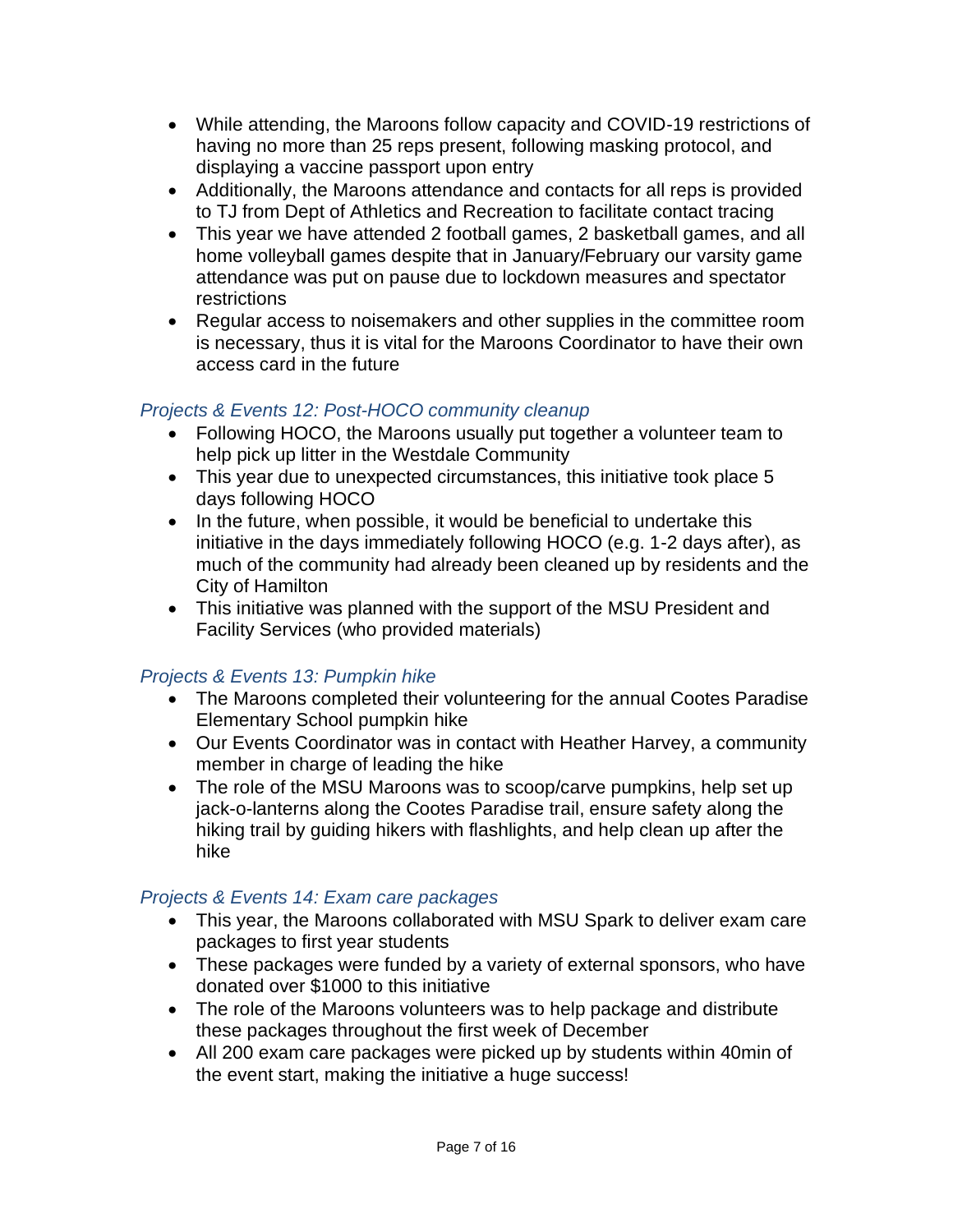#### *Projects & Events 15: Virtual workouts*

• In response to the shift back to virtual learning and events in January/February 2022, the Maroons Athletic Coordinators organized a free virtual workout session via Zoom

#### *Projects & Events 16: Community volunteering at the Hamilton Hub*

- As part of the Maroons OP, we support community organizations by volunteering where support is needed
- This year, an organization called The Hamilton Hub that works to offer support services with those experiencing homelessness and housing instability, suffered a large volunteer shortage
- Our Event Coordinator has been in contact with their organization to see how Maroons volunteers may offer support
- The Maroons will be attended a virtual training with the Hub to explore volunteer roles and opportunities on Mon Nov 22
- In response to the COVID-19 lockdown that followed the aforementioned training, in-person volunteering with the Hub was made optional to all volunteers to accommodate for various comfort levels related to in-person programming.

#### *Projects & Events 17: Coordinator Hiring*

- Maroons 2022-2023 Coordinator applications have closed in early January, interviews took place in mid-February, and an offer was sent out following the Winter semester reading week (end of February)
- In the future, I recommend interviews take place in the first week of the winter semester so that the traditional hiring timeline for the Maroons can be followed

## *Projects & Events 18: Online trivia night*

- The Maroons Events and Fundraising Coordinators collaborated with CampusEvents to put together a trivia night for all students
- The theme for the trivia night was "Feeling '22: A Taylor Swift Themed Trivia Night to Kick off 2022".
- Event date was March  $9<sup>th</sup>$  @ 6pm
- In total, over 100 students participated in trivia
- \$10 Starbucks gift cards were awarded to all students who placed top 3 in each of the three round of trivia

#### *Projects & Events 19: Dodgeball Tournament (Ongoing)*

- The Maroons are currently working towards putting together a Dodgeball tournament which will be open to all students
- The event will be taking place on March 27 from 2-5pm in the turf field of DBAC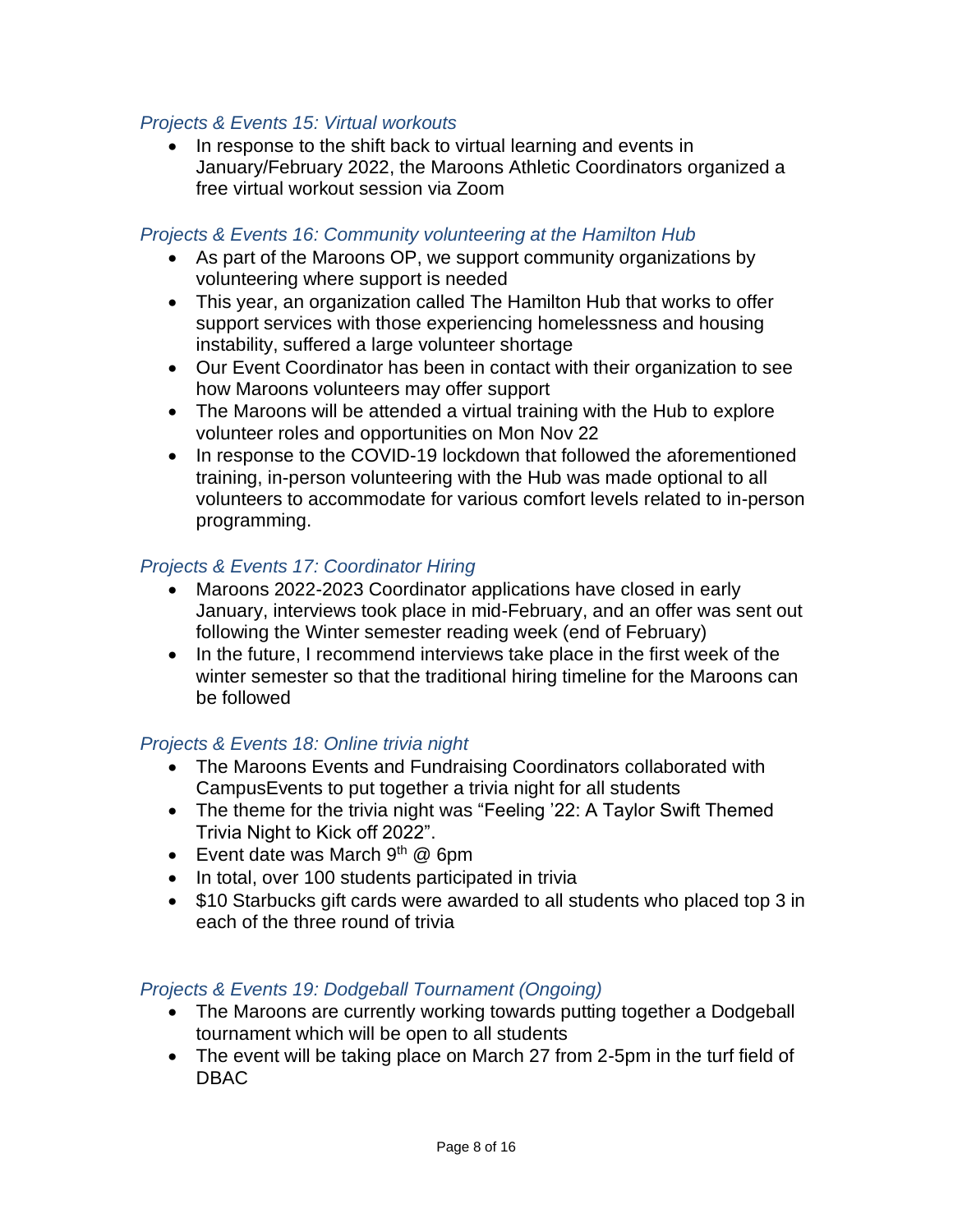- The goal of this tournament is to raise money for a local charity through a small buy-in fee for each team. The tournament winners will decide what organization receives this donation.
- 8 teams total are registered to participate in the event, with a team fee of \$20 per team

# *Projects & Events 20: Mental Health Mondays*

- The Maroons Athletics and Promotions Coordinators have piloted a new social media initiative this year termed "Mental Health Mondays (MHM)"
- MHM consists of a weekly series of posts on the Maroons Instagram stories
- Each week, one Maroons pod is assigned a story takeover where they have the opportunity to show students small initiatives they take to support their mental health during stressful periods of school
- So far, this initiative has helped improve our service engagement for both volunteers and students

# *Projects & Events 21: March Madness Bracket Challenge*

- The Maroons Athletics Coordinators are organizing a March Madness challenge, where Maroons volunteers are able to predict the final bracket for the NCAA Basketball March Madness tournament
- The creator of the winning bracket will receive a complimentary sports team jersey of their choice

# **Outreach & Promotions**

## *Summary*

Our goal of promotional efforts this year were to: transform the Maroons feed, uplift leaders in the community, and engage with the McMaster student body.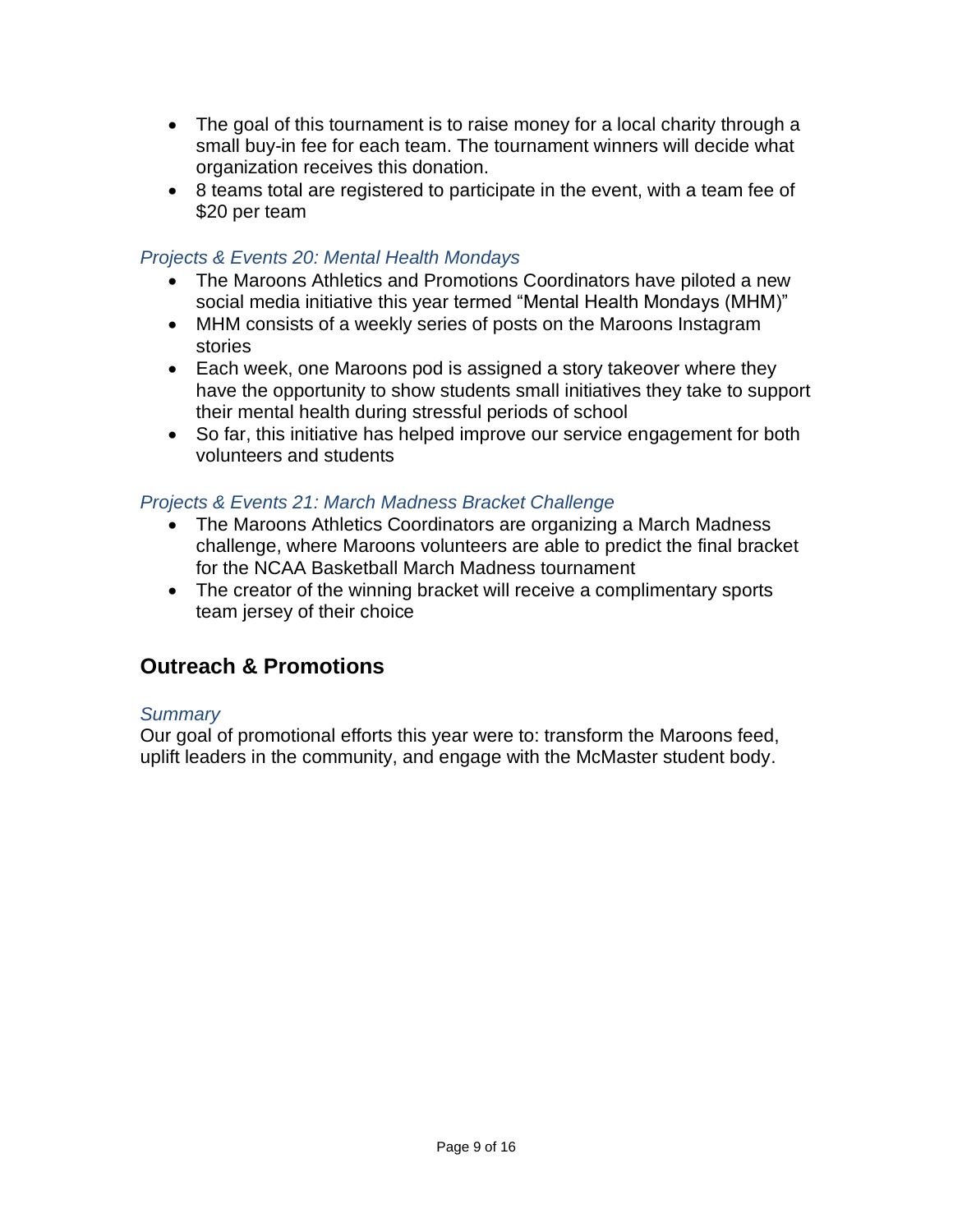# *Promotional Materials*

There is no one specific promotional material I'd like to highlight in this section. Rather, I included screenshots of our overall feed to showcase how our Promotions Coordinator has worked to renew our brand image, colour scheme and aesthetic as compared to previous years:



Fig. 1: Last year's feed Fig. 2 and 3: The current feed



Fig. 4: The current feed colour scheme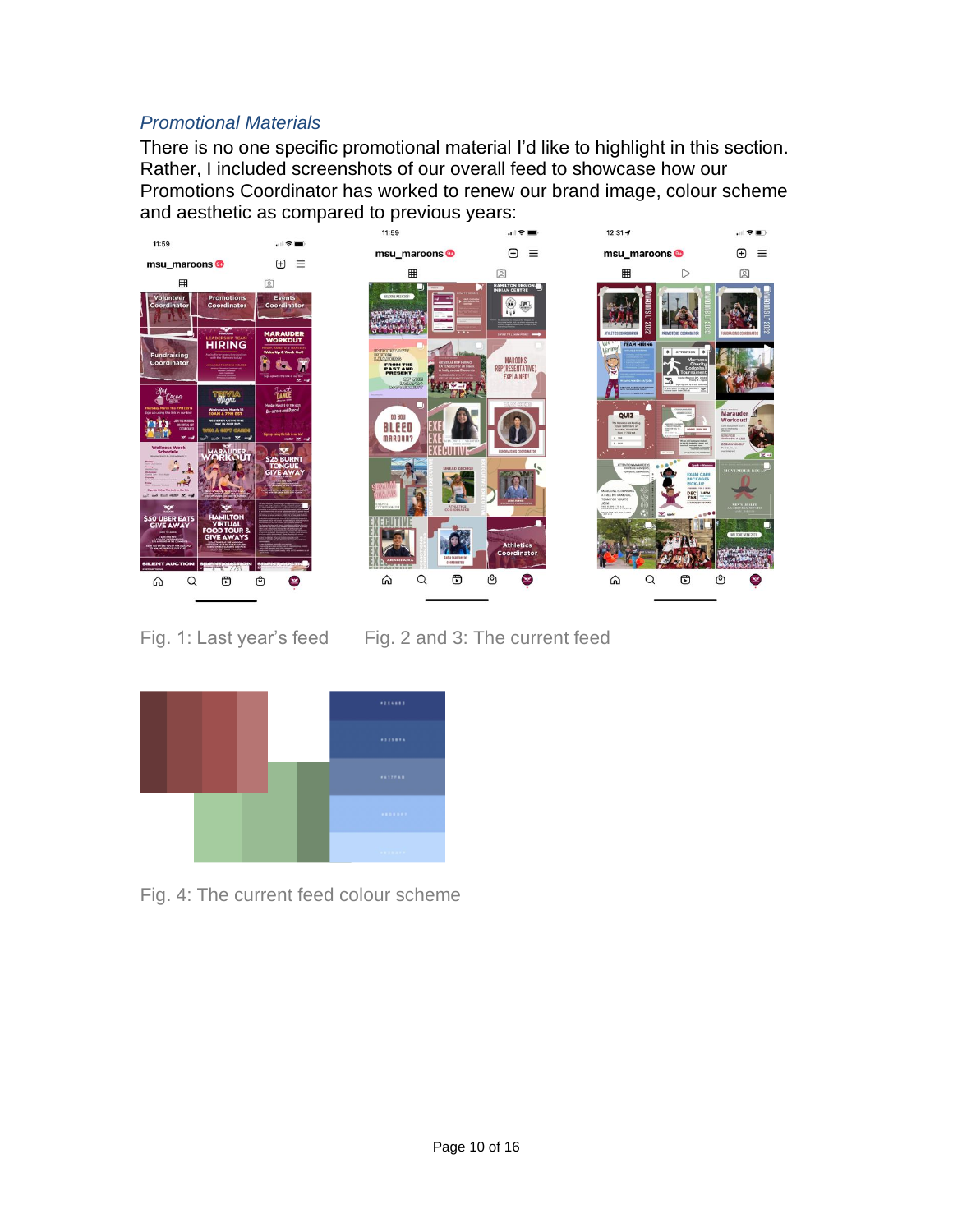# *Social Media Engagement*

Overall, our service focused on using Instagram as our primary social media platform as we believe it is most successful in engaging the new generation of students. We have seen a marked overall increase in engagement since the beginning of the year.

| <b>Insights</b>  | <b>Start Values</b> | <b>Current Values</b> | <b>Total Change (%)</b> |
|------------------|---------------------|-----------------------|-------------------------|
| <b>Followers</b> | 1540                | 1965                  | 128%                    |
| Impressions      | 3864                | 35,480                | 918%                    |
| <b>Profile</b>   |                     |                       |                         |
| <b>Visits</b>    | 416                 | 1,247                 | 300%                    |
| <b>Website</b>   |                     |                       |                         |
| <b>Visits</b>    |                     | 352                   | 5029%                   |
| Reach            | 749                 | 4068                  | 184%                    |

# *Table 1: Instagram Engagement Insights*

# **Finances**

#### *Budget Summary*

In the future, I recommend a separate budget line be created for WW alone to account for these costs as we had to pull from other budget lines (e.g. promotion) to cover these fees. The budget assigned to the Maroons made it extremely challenging to facilitate WW events of high caliber and that fit within our OP (for perspective, our year-long special events budget is \$750 whereas the Faculty of Science planners work with close to \$70,000 for WW). In many ways, this limited the Maroons from coordinating WW events with other stakeholders in an appropriate fashion; for example, we were not able to afford buying wristbands or renting out a table and chairs to use for sign-in at events alongside other WW groups. Further, there was no information provided to us about funding initiatives to apply for during the summer too help us subsidize WW costs. Furthermore, I would recommend allocating a separate budget line to intramural fees and expanding funding for this initiative due to a high level of interest from students. Aside from the spending noted in the spreadsheet below, upcoming costs will include:

- \$50 from the office supplies budget to purchase new noise-makers
- \$350 from the annual campaign budget to fund the Maroons dodgeball tournament event space and winners' prizes
- \$100 from the promotions budget to fund the March Madness bracket winner prize
- \$90 from the annual campaign budget to fund Starbucks gift card prizes for Taylor Swift Trivia night
- \$750 from the volunteer appreciation budget to fund end-of-year gifts for volunteers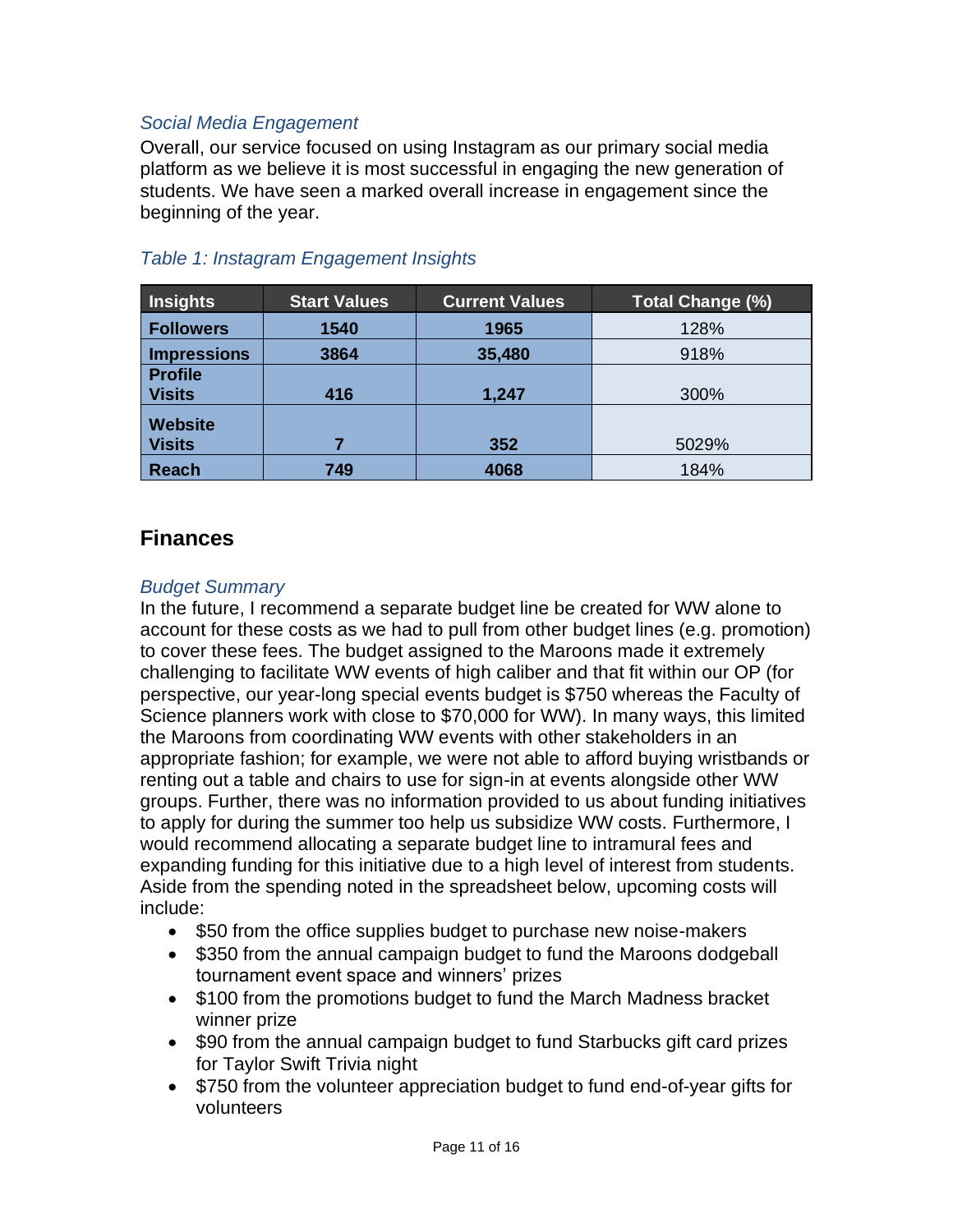| <b>Account</b><br>Code | <b>Item</b>                                                        | <b>Cost</b>                                        | <b>Description</b>                                      | Date of<br><b>Purchase</b> |
|------------------------|--------------------------------------------------------------------|----------------------------------------------------|---------------------------------------------------------|----------------------------|
| 5003-<br>0120          | Maroons -<br><b>OFFICE</b><br><b>SUPPLIES</b>                      | $\$\$<br>50                                        |                                                         |                            |
|                        |                                                                    |                                                    |                                                         |                            |
|                        | <b>Total Spent in Line</b>                                         | $\boldsymbol{\mathsf{S}}$                          |                                                         |                            |
|                        | Remaining in Line                                                  | $\mathfrak{S}$<br>50                               |                                                         |                            |
| 6102-<br>0120          | Maroons -<br><b>ANNUAL</b><br><b>CAMPAIGNS</b>                     | $\$\$<br>450                                       |                                                         |                            |
|                        | <b>Total Spent in Line</b>                                         |                                                    |                                                         |                            |
|                        | Remaining in Line                                                  | $\boldsymbol{\mathsf{S}}$<br>$\mathfrak{S}$<br>450 |                                                         |                            |
|                        |                                                                    |                                                    |                                                         |                            |
| 6415-<br>0120          | Maroons -<br>Volunteer<br>Appreciation                             | $\$\$<br>750                                       |                                                         |                            |
|                        |                                                                    |                                                    |                                                         |                            |
|                        | <b>Total Spent in Line</b>                                         | $\boldsymbol{\theta}$                              |                                                         |                            |
|                        | Remaining in Line                                                  | $\mathfrak{S}$<br>750                              |                                                         |                            |
| $5715 -$<br>0107       | Maroons -<br><b>ADVERTISING</b><br><b>AND</b><br><b>PROMOTIONS</b> | $\mathcal{S}$<br>1000                              |                                                         |                            |
|                        |                                                                    |                                                    | General rep                                             | May 6,                     |
|                        |                                                                    | \$100                                              | hiring graphic<br><b>WW charity</b>                     | 2021                       |
|                        |                                                                    | \$75                                               | announcement<br>graphic                                 | <b>July 2021</b>           |
|                        |                                                                    | \$367.25                                           | Radio rentals<br>for WW<br>communication                | Sep 1,<br>2021             |
|                        |                                                                    | \$200                                              | Winter<br>intramural fees<br>- volleyball and<br>soccer | November<br>24, 2021       |
|                        | <b>Total Spent in Line</b>                                         | $\boldsymbol{\theta}$<br>742.25                    |                                                         |                            |
|                        | Remaining in Line                                                  | $\boldsymbol{\mathsf{S}}$<br>257.75                |                                                         |                            |
| 6603-<br>0120          | Maroons -<br><b>SPECIAL</b><br><b>PROJECTS</b>                     | $\$\$<br>750                                       |                                                         |                            |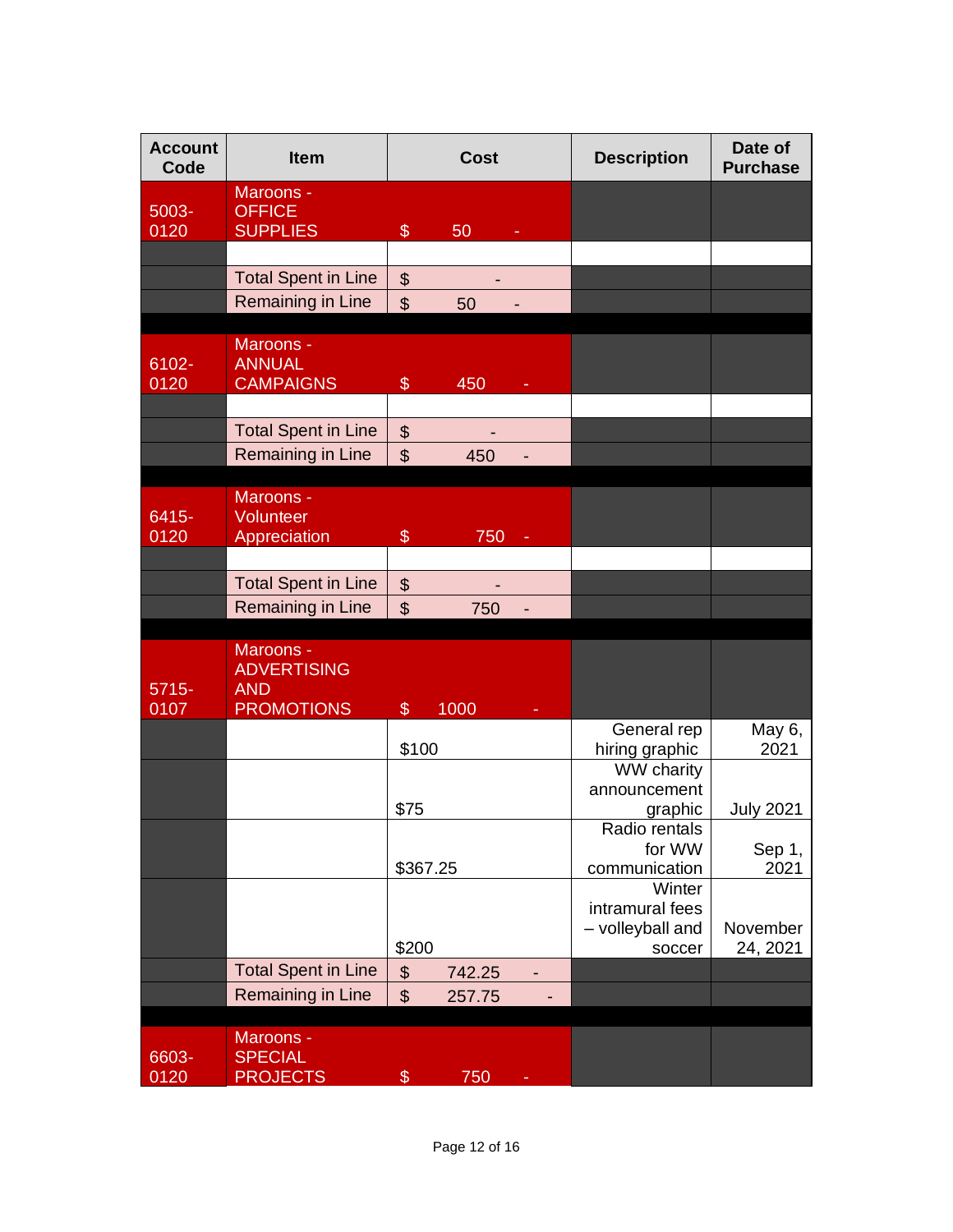|                            |          |        | <b>Meditation</b>      |           |
|----------------------------|----------|--------|------------------------|-----------|
|                            |          |        | coach for WW           | September |
|                            | \$35     |        | event                  | 4, 2021   |
|                            |          |        | AVTEK cost for         | September |
|                            | \$369.70 |        | <b>WW</b>              | 5, 2021   |
|                            |          |        | <b>Fall Intramural</b> | September |
|                            | \$110    |        | Fees                   | 30, 2021  |
|                            |          |        | Winter                 |           |
|                            |          |        | intramural fees        |           |
|                            |          |        | - basketball           |           |
|                            |          |        | and innertube          | November  |
|                            | \$230    |        | waterpolo              | 24, 2021  |
| <b>Total Spent in Line</b> | \$       | 744.70 |                        |           |
| Remaining in Line          | \$       | 5.30   |                        |           |

| 6633-<br>0120 | Maroons -<br><b>UNIFORMS</b> | \$            | 2500<br>٠ |                |                 |
|---------------|------------------------------|---------------|-----------|----------------|-----------------|
|               |                              |               |           | Maroons Jersey | <b>July 12,</b> |
|               |                              | \$2010.61     |           | order          | 2021            |
|               |                              |               |           | Rep suit       | Mar 18,         |
|               |                              | \$260.31      |           | reimbursements | 2022            |
|               | <b>Total Spent in Line</b>   | \$            | 2270.92   |                |                 |
|               | Remaining in Line            | S             | 229.08    |                |                 |
|               |                              |               |           |                |                 |
| 6804-<br>---- | Maroons -<br><b>MEMBER</b>   | $\sim$<br>--- |           |                |                 |

| ◡◡╌  | ———————                    |            |              |            |
|------|----------------------------|------------|--------------|------------|
| 0120 | <b>TRAINING</b>            | 500<br>-   |              |            |
|      |                            |            | <b>SACHA</b> | August 21, |
|      |                            | \$500      | training     | 2021       |
|      | <b>Total Spent in Line</b> | \$500<br>- |              |            |
|      | <b>Remaining in Line</b>   | \$0<br>-   |              |            |
|      |                            |            |              |            |

# **Executives & Volunteers**

- All major communications were sent via Facebook AND email
- Our first General Rep (GR) social, Awkward Breaky, occurred virtually in early July
- Our Volunteer Coordinator has been maintaining consistent communication with all representatives, and checking in on those who have not been participating in team initiatives
- The Maroons met for the first time in-person on Aug 29 for on-campus training and tours
- The twelfth rendition of an annual Maroons tradition Spoon a Maroon began following Winter semester reading week. This is a game played amongst reps to help boost service engagement and connection with fellow volunteers, which sometimes tapers off in the winter semester.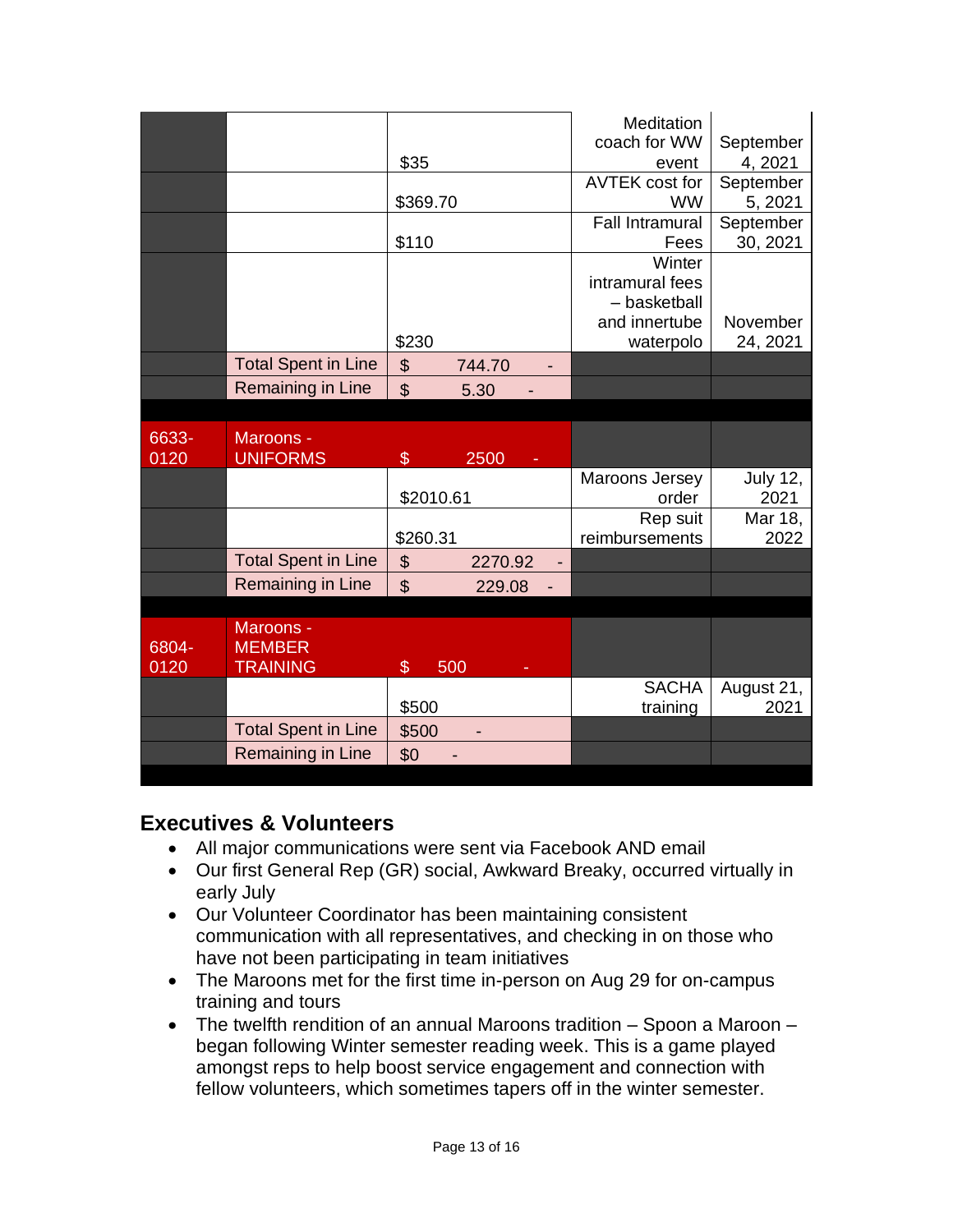Overall, we have seen a large amount of enthusiasm when reinstating this initiative.

• Overall, the entire team did an excellent job maintaining high morale and engagement with service opportunities despite busy academic and personal schedules

# **Successes**

- Hiring round 1: based on feedback from interview candidates, the Maroons GR interviews were engaging, enjoyable, and candidates felt comfortable in the space fostered by the LT!
- New hiring initiative: This is the first initiative (to my knowledge) by the Maroons to improve representation of Black and Indigenous students within the Maroons team. I am extremely proud of the LT's passion, motivation, and dedication to continue to improve the service through inclusion and equitable hiring practices!
- Communication amongst WWCSC and faculty planners: In the 2020-2021 year, our then Events and Fundraising Coordinators faced some challenges following the implementation of the new Charity Selection OP, including cohesion amongst faculty planners. I am happy to report that this year, charity selection has run extremely smoothly with minimal concerns brought forward by the faculty planners! This was in large part due to very valuable feedback and insight provided by stakeholders involved in last year's charity selection.
- The Athletics Coordinators (Sinead and Luke) did an excellent job obtaining each rep's jersey orders in an incredibly timely fashion, which set us up to receive our rep uniforms as soon as possible!
- After our first full-team virtual social the LT noted an incredible amount of enthusiasm and participation from GR, especially in comparison to previous years. This is in large part due to the enthusiasm and efforts from our Events Coordinator (Sanjum) and Volunteer Coordinator (Diya). We were incredibly excited to work with the team we have hired!
- Welcome Week planning was met with a lot of enthusiasm from our LT team and has gone relatively smoothly considering circumstances. This is in large part due to the dedication and organization skills of the LT!
- Our Maroons General Rep team have remained committed to their role, which we have observed through successful completion of tasks by certain deadlines (e.g. training) and high retention at Maroons socials and training events.
- We managed to pull off 6 Welcome Week events with a good degree of success and student turnout, and subsequently increased awareness of MSU services and Maroons on campus
- The Maroons traditionally experience of drop-off of engagement and events following Welcome Week, but this year the service volunteers and LT have done an excellent job maintaining momentum well into the fall and winter semester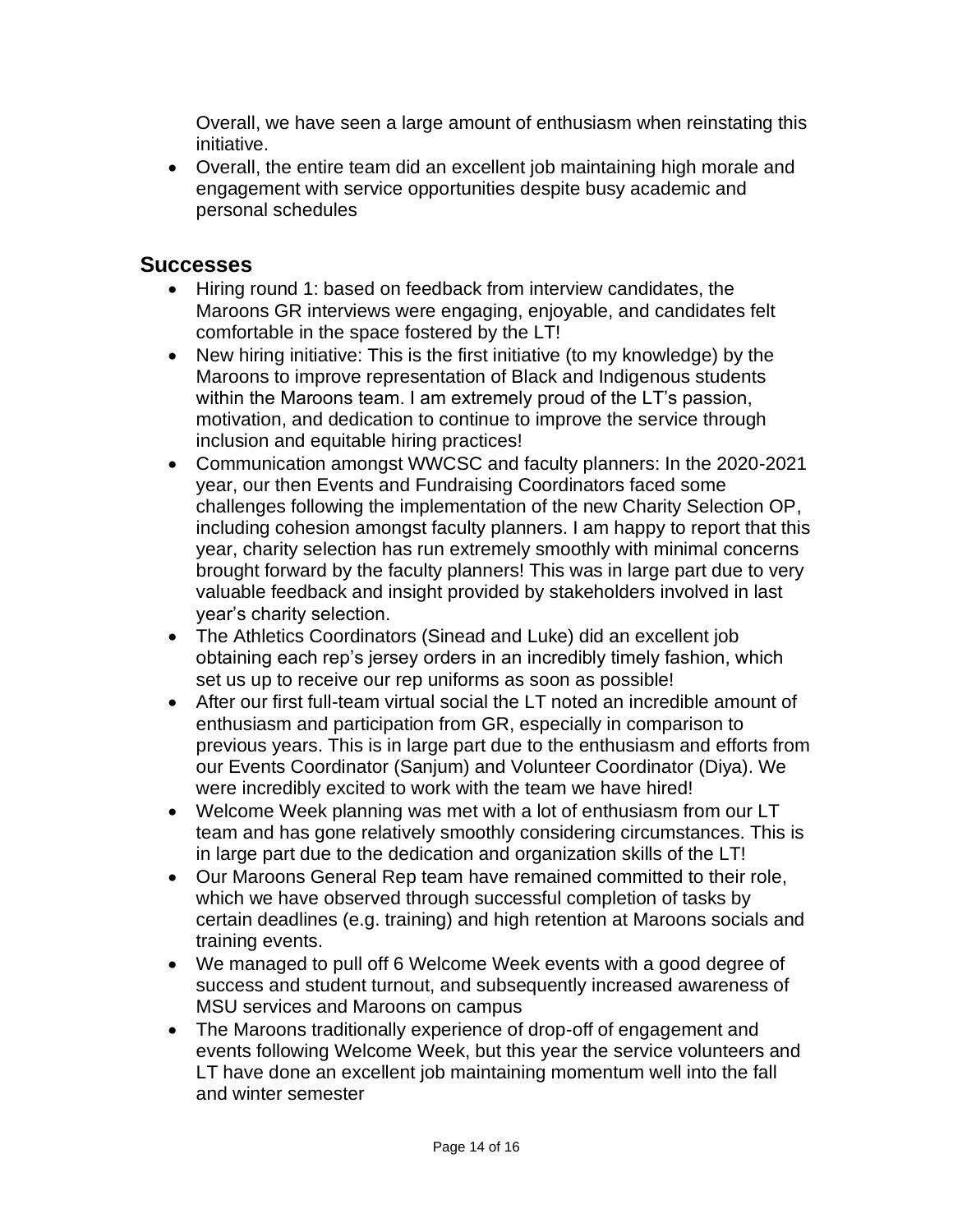- The Maroons have received thank you from community engagement organizations we have volunteered with over the past months (e.g. Cootes Paradise Elementary Pumpkin Hike)
- The value of our presence at varsity games has been recognized by the Athletics and Recreation Dept
- Exam care packages were a huge success and received a large outreach and interest from students
- Overall, I have been pleased to observe that despite a busier academic period and a historical trend of Maroons commitment tapering off in the winter semester, our service is still working towards a diverse range of projects and events!

# **Challenges**

- Communicating application materials required during hiring: due to the nature of the job posting format on the MSU website, our team found GR applicants were submitting resumes despite it not being an evaluated element of the Maroons application (instead of filling out the Microsoft form application). While we have edited the posting during out hiring period to make this more explicit, we continued to see submission of resumes during the hiring period. We recognize the MSU website was recently updated and want to open this as a point of discussion to consider looking into removing the resume upload portal as a mandatory feature of all MSU job postings.
- Communication and coordination with other WW stakeholders, such as WWPIC, was difficult as the Maroons do not have a system set in place to meet regularly with WW stakeholders (e.g. as faculty planners would have regular meetings with the faculty coordinator). I strongly encourage there to be a re-evaluation of the Maroons Coordinator position JD for future years to consider making the Maroons Coordinator a member of the WWPIC, with the goal of ensuring better cohesion amongst WW stakeholder groups.
- The short timeframe of Welcome Week planning put some stress on the LT and considerably increased the number of hours both the LT and I have put towards their role on the Maroons.
- The Maroons have no specific budget line for Welcome Week events and have received poor communication about other project funds we can apply for this year. In the future, I suggest allocating an increased budget to the Maroons in order to help facilitate Welcome Week events.
- Suits arrived extremely late, leaving Maroons reps the only WW group without suits when WW began
- Online sign-up platforms for first- and second-year welcome events were extremely faulty, and many times students were not able to access or see any events before they filled up. Additionally, there was no designated individual assigned to approve and post Maroons events on Presence, and by the time this was sorted out and the event page went live, it was less then 16 hours until our event was supposed to begin, extremely